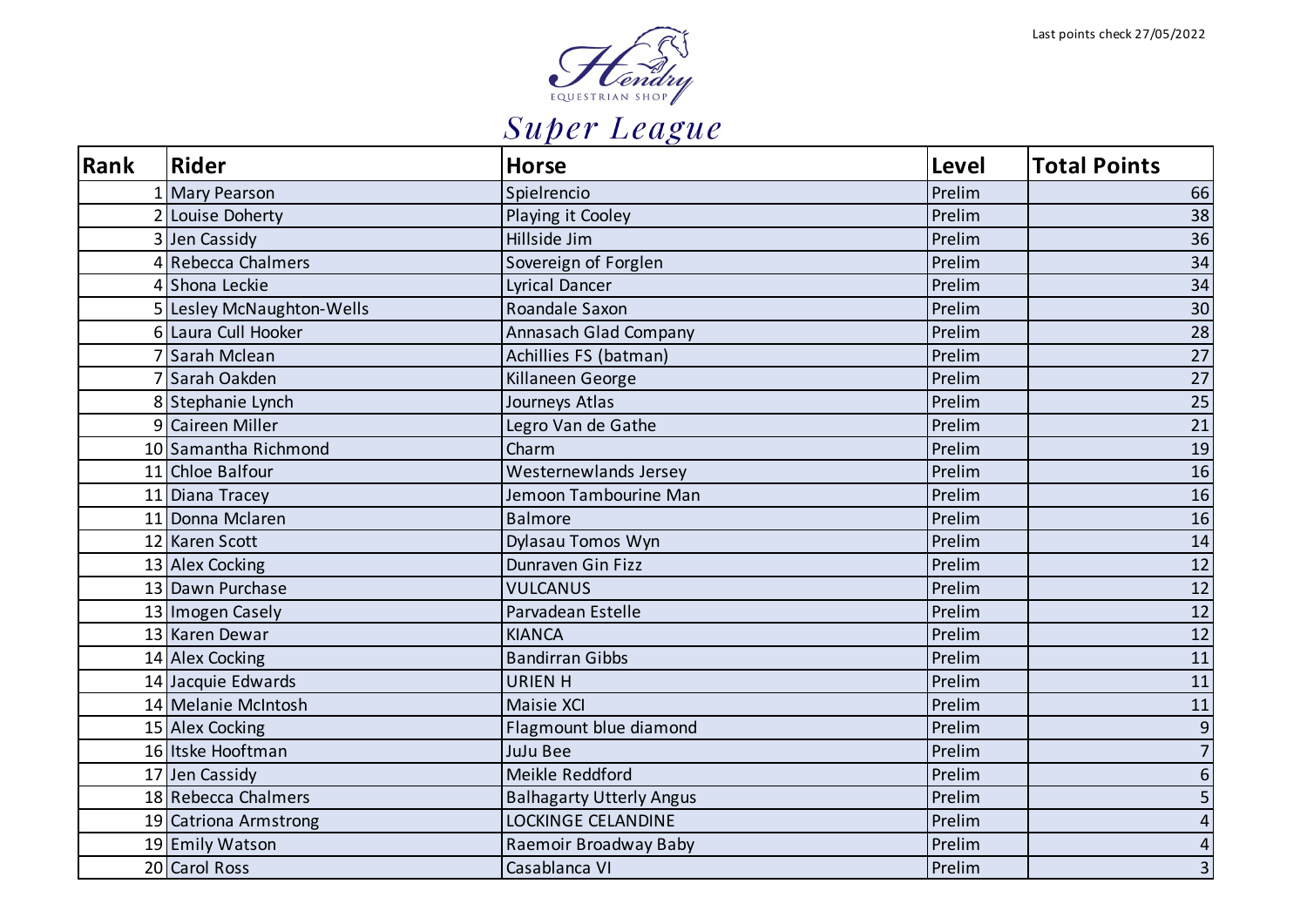| Rank | <b>Rider</b>          | <b>Horse</b>                       | <b>Level</b>  | <b>Total Points</b>     |
|------|-----------------------|------------------------------------|---------------|-------------------------|
|      | 1 Millie jones        | <b>OAKPORT NEWTOWN</b>             | <b>Novice</b> | 48                      |
|      | 2 Karen Dewar         | <b>KIANCA</b>                      | <b>Novice</b> | 39                      |
|      | 3 Imogen Casely       | Parvadean Estelle                  | Novice        | $\overline{36}$         |
|      | 4 Sarah Oakden        | Killaneen George                   | <b>Novice</b> | 34                      |
|      | 5 Carole Wright       | <b>CHOCOLATE MAGNUM</b>            | <b>Novice</b> | 28                      |
|      | 5 Jade Paterson       | Harrys Hunter                      | <b>Novice</b> | $\overline{28}$         |
|      | 6 Stephanie Lynch     | Journeys Atlas                     | Novice        | 26                      |
|      | 7 Rebecca Chalmers    | <b>Balhagarty Utterly Angus</b>    | Novice        | $\overline{23}$         |
|      | 8 Hannah Bryant       | <b>MENAI EUROS</b>                 | <b>Novice</b> | 22                      |
|      | 9 Katy Brunton        | Thacka Jimmy GBR                   | Novice        | $\overline{21}$         |
|      | 10 Wendy Wilkinson    | <b>LISNAKILL LOTTIE</b>            | <b>Novice</b> | $\overline{20}$         |
|      | 11 Marny Mccormack    | Slemish Cavalier's Young Joy       | <b>Novice</b> | 19                      |
|      | 11 Sarah Mclean       | Achillies FS (batman)              | Novice        | 19                      |
|      | 12 Donna Mclaren      | <b>Balmore</b>                     | Novice        | 18                      |
|      | 13 joanne ivimey      | Al Bucefalo                        | Novice        | 17                      |
|      | 14 Lynne Samuel       | <b>Aero Magic</b>                  | Novice        | 14                      |
|      | 14 Neve Watson        | <b>OPPOSITION ECLIPSE</b>          | <b>Novice</b> | 14                      |
|      | 15 Catriona Armstrong | <b>LOCKINGE CELANDINE</b>          | Novice        | 12                      |
|      | 15 Shona Leckie       | <b>JACK SPARROW I</b>              | <b>Novice</b> | 12                      |
|      | 16 Samantha Richmond  | Charm                              | Novice        | 11                      |
|      | 17 Shona Leckie       | <b>Lyrical Dancer</b>              | Novice        | $10\,$                  |
|      | 18 Chloe Balfour      | <b>Westernewlands Jersey</b>       | Novice        | $\overline{9}$          |
|      | 18 Claire Scott       | <b>Chiefs Quest</b>                | Novice        | $\overline{9}$          |
|      | 18 Mia Findlay        | <b>Bellindene Hugo</b>             | <b>Novice</b> | $\overline{9}$          |
|      | 19 Emily Watson       | Raemoir Broadway Baby              | Novice        | $\overline{8}$          |
|      | 19 Jade Paterson      | EdenStar                           | <b>Novice</b> | $\overline{8}$          |
|      | 20 Jen Cassidy        | Hillside Jim                       | Novice        | $\overline{6}$          |
|      | 21 Alex Cocking       | Flagmount blue diamond             | Novice        | $\overline{4}$          |
|      | 21 Laura Cull Hooker  | <b>Annasach Glad Company</b>       | <b>Novice</b> | $\overline{\mathbf{4}}$ |
|      | 22 Caireen Miller     | Legro Van de Gathe                 | <b>Novice</b> | $\overline{3}$          |
|      | 22 Jade Paterson      | <b>KINGSMEADOW HOUSE MAGIC MIX</b> | <b>Novice</b> | $\overline{3}$          |
|      | 22 Sarah Johnsen      | <b>Private Detective</b>           | <b>Novice</b> | $\overline{3}$          |
|      | 23 Alexa Ekin         | <b>KILCORBAN BLUE BRIGADE</b>      | Novice        | $\overline{1}$          |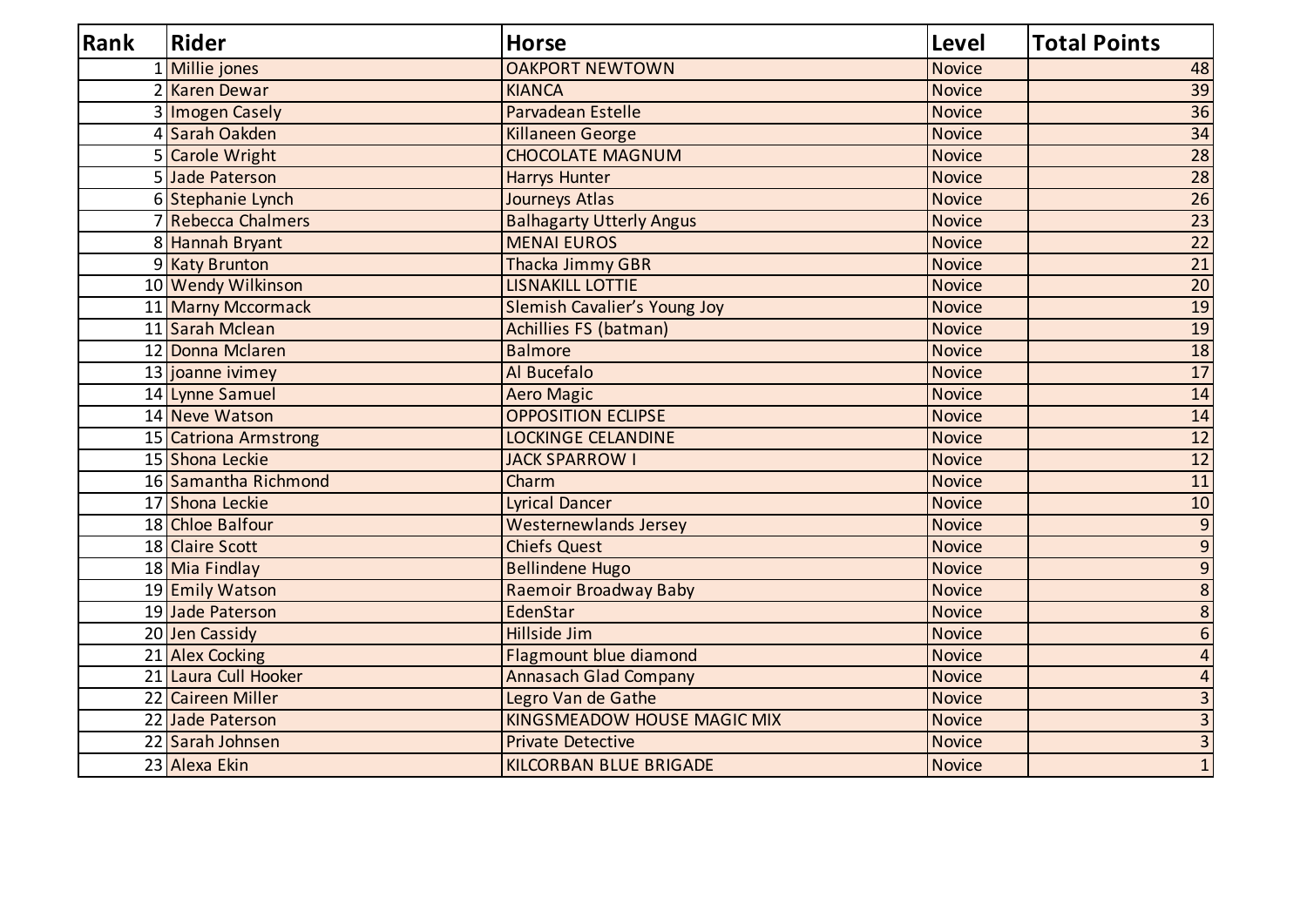| Rank | <b>Rider</b>               | <b>Horse</b>                    | <b>Level</b> | <b>Total Points</b> |
|------|----------------------------|---------------------------------|--------------|---------------------|
|      | 1 Elizabeth Grimwood       | <b>BALHAGARTY ROYAL DHU</b>     | Elementary   | 35                  |
|      | 2 Sarah Oakden             | <b>KERRISHILL ZEUS</b>          | Elementary   | 31                  |
|      | 3 joanne ivimey            | Sandrovski                      | Elementary   | 26                  |
|      | 4 Elizabeth rose           | <b>SALLANDTS STATION MASTER</b> | Elementary   | 25                  |
|      | 5 Karen Dewar              | <b>KIANCA</b>                   | Elementary   | 24                  |
|      | 6 Shona Leckie             | <b>JACK SPARROW I</b>           | Elementary   | 22                  |
|      | 7 Carole Wright            | <b>CHOCOLATE MAGNUM</b>         | Elementary   | 16                  |
|      | 8 Imogen Casely            | Parvadean Estelle               | Elementary   | 12                  |
|      | 9 Catriona Shedden         | <b>GAMIO</b>                    | Elementary   | 11                  |
|      | 9 joanne ivimey            | Al Bucefalo                     | Elementary   | 11                  |
|      | 10 Marny Mccormack         | Slemish Cavalier's Young Joy    | Elementary   | 10                  |
|      | 11 Jade Paterson           | KINGSMEADOW HOUSE MAGIC MIX     | Elementary   | $\boldsymbol{9}$    |
|      | 11 Kathy Lawson            | <b>FOOLS GOLD V</b>             | Elementary   | $\overline{9}$      |
|      | 12 Gillian Margaret Brown  | <b>GORUCHEL PETER PAN</b>       | Elementary   | $\bf 8$             |
|      | 12 Jennifer Jennings       | T. S. LOOKING FOR ATLANTIS      | Elementary   | $\overline{8}$      |
|      | 13 Alex Cocking            | Flagmount blue diamond          | Elementary   | 6                   |
|      | 13 Stephanie Lynch         | Journeys Atlas                  | Elementary   | 6                   |
|      | 13 Wendy Wilkinson         | <b>LISNAKILL LOTTIE</b>         | Elementary   | 6                   |
|      | 14 Gemma Sellar            | <b>BONDISC</b>                  | Elementary   | 5                   |
|      | 15 Claire Scott            | <b>LORD GRANITE</b>             | Elementary   | 4                   |
|      | 15 Gail Walkingshaw        | <b>CRAIGMANCIE SYMPHONY</b>     | Elementary   | 4                   |
|      | 16 Emily Watson            | Raemoir Broadway Baby           | Elementary   | 3                   |
|      | 16 Rebecca Chalmers        | <b>Balhagarty Utterly Angus</b> | Elementary   | 3                   |
|      | 17 Katy Brunton            | Thacka Jimmy GBR                | Elementary   | $\overline{2}$      |
|      | 17 Sarah Johnsen           | <b>Private Detective</b>        | Elementary   | $\overline{2}$      |
|      | 18 Lesley McNaughton-Wells | <b>LEESHILL LORD</b>            | Elementary   | $\mathbf 1$         |
|      | 18 Sarah Mclean            | Achillies FS (batman)           | Elementary   | $\mathbf{1}$        |